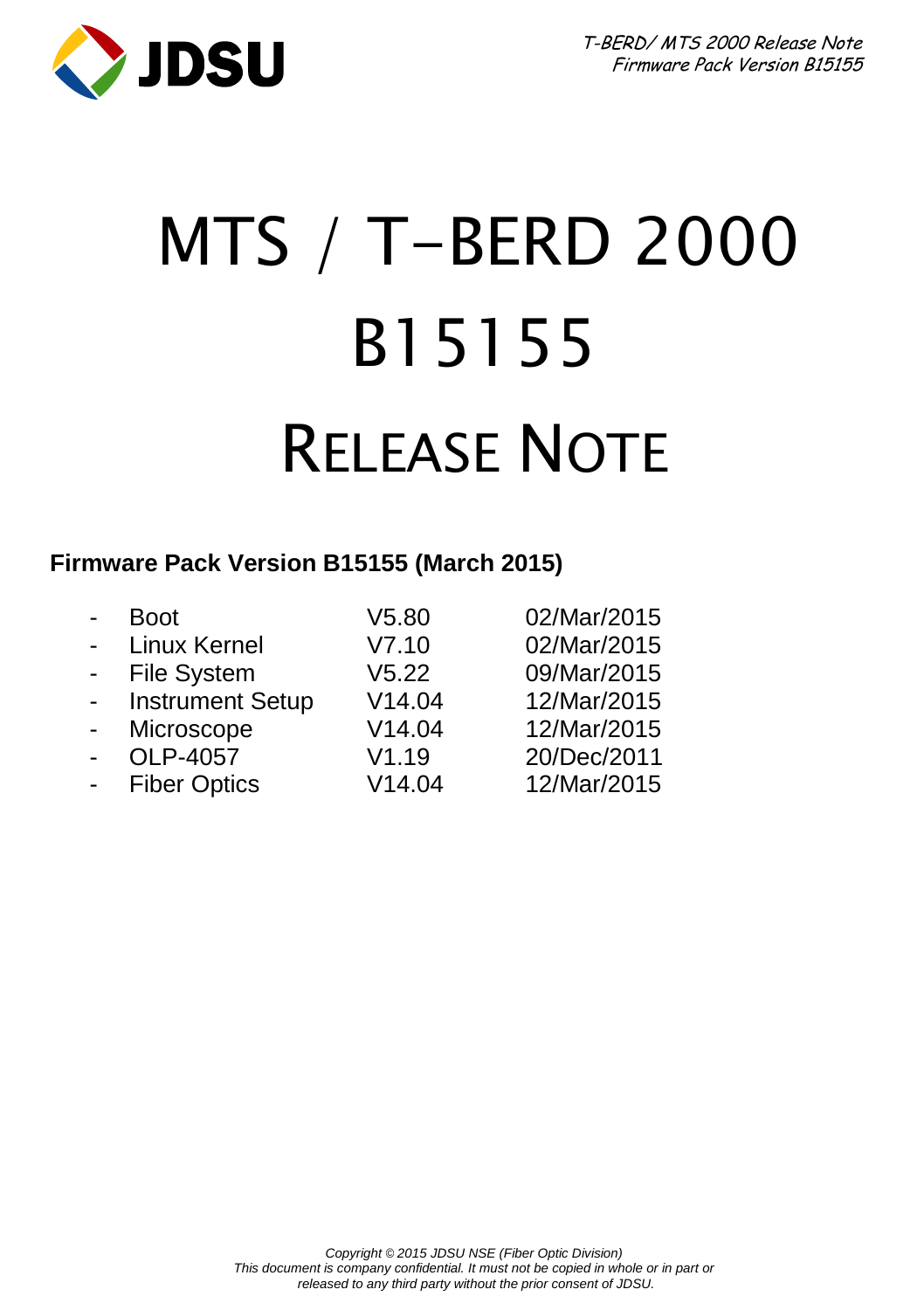

# **CONTENT**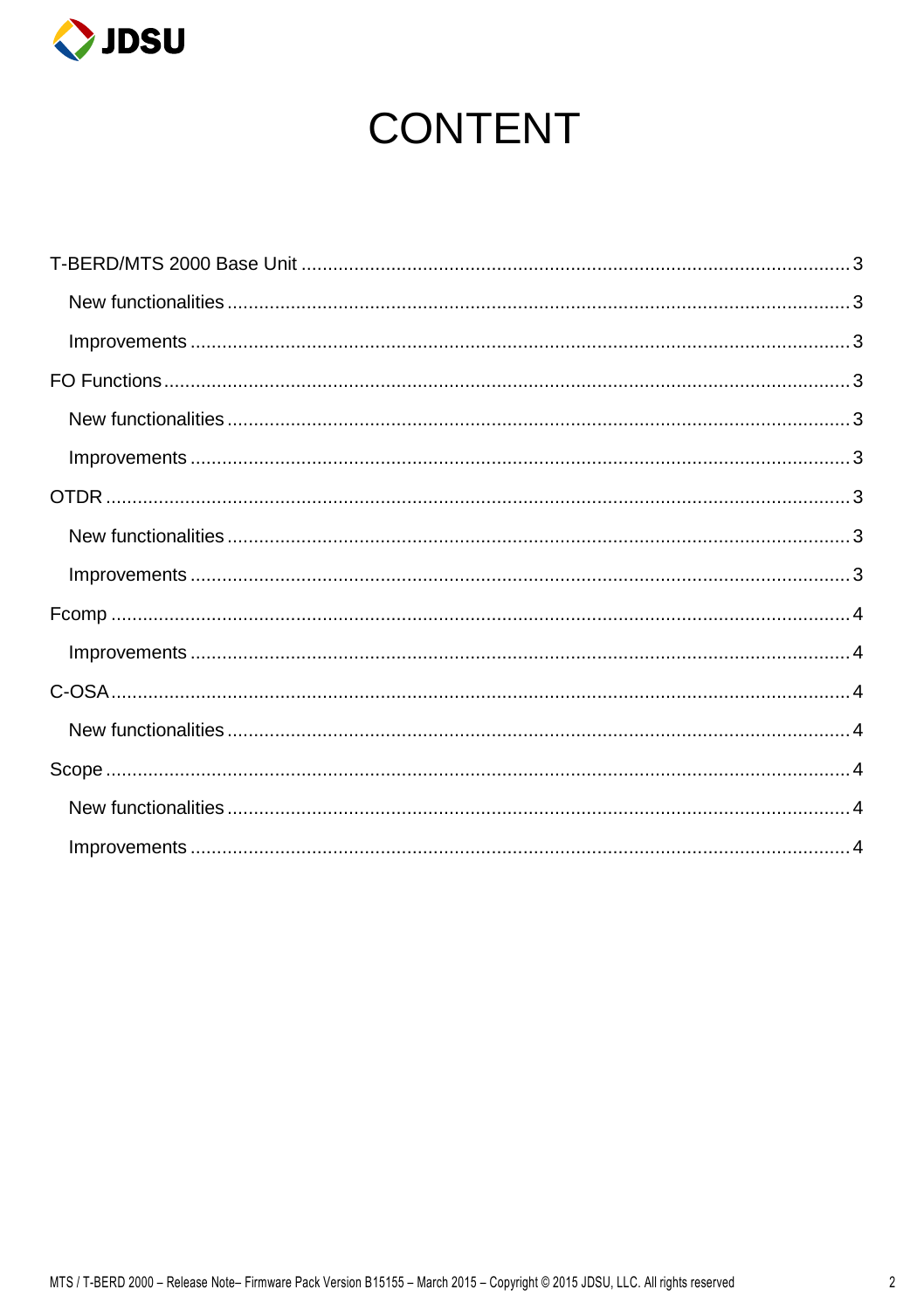

# <span id="page-2-0"></span>T-BERD/MTS 2000 Base Unit

#### <span id="page-2-1"></span>*New functionalities*

Addition of autotune function for TB/MTS2000 high visibility screen (HVT)

#### <span id="page-2-2"></span>*Improvements*

- $\triangleright$  Improved warning messages when function not selected or already used
- $\triangleright$  Better detection of screen type
- $\triangleright$  Improved management of txt files
- SmartAccessAnywhere icon remains pressed when active
- Correction of Linux Shellshock issue
- $\triangleright$  Improved 3G hotspot management
- $\triangleright$  Verification of compatibility of firmware version between units for datalink/OEO management
- $\triangleright$  Improved NTP management
- $\triangleright$  Improved management of high temperature

# <span id="page-2-3"></span>FO Functions

#### <span id="page-2-4"></span>*New functionalities*

Ability to save .SOR+.PDF+.TXT files

#### <span id="page-2-5"></span>*Improvements*

- $\triangleright$  Improved management of filenaming between manual entry and autostore (now max 40 characters)
- $\triangleright$  Improved management of filenaming when storing .txt and .pdf
- $\triangleright$  Improved page layout on PDF reports with long table of events
- $\triangleright$  Faster PDF file generation
- $\triangleright$  FO Metadata now available on PDF and txt reports for FO functions (also used by Stratasync)
- $\triangleright$  Better management of function icon selection when using the arrow keys

# <span id="page-2-6"></span>**OTDR**

#### <span id="page-2-7"></span>*New functionalities*

- $\triangleright$  One configuration file per OTDR function
- $\triangleright$  New Cable Commissioning license

#### <span id="page-2-8"></span>*Improvements*

- $\triangleright$  Improved auto-configuration when large bends present on network
- $\triangleright$  Improved management of fiber end detection when high reflections along the link
- $\triangleright$  Improved management of high temperature
- $\triangleright$  Improved management of pass/fail with launch cables
- $\triangleright$  On quad OTDR, improved management of small drop before Fresnel